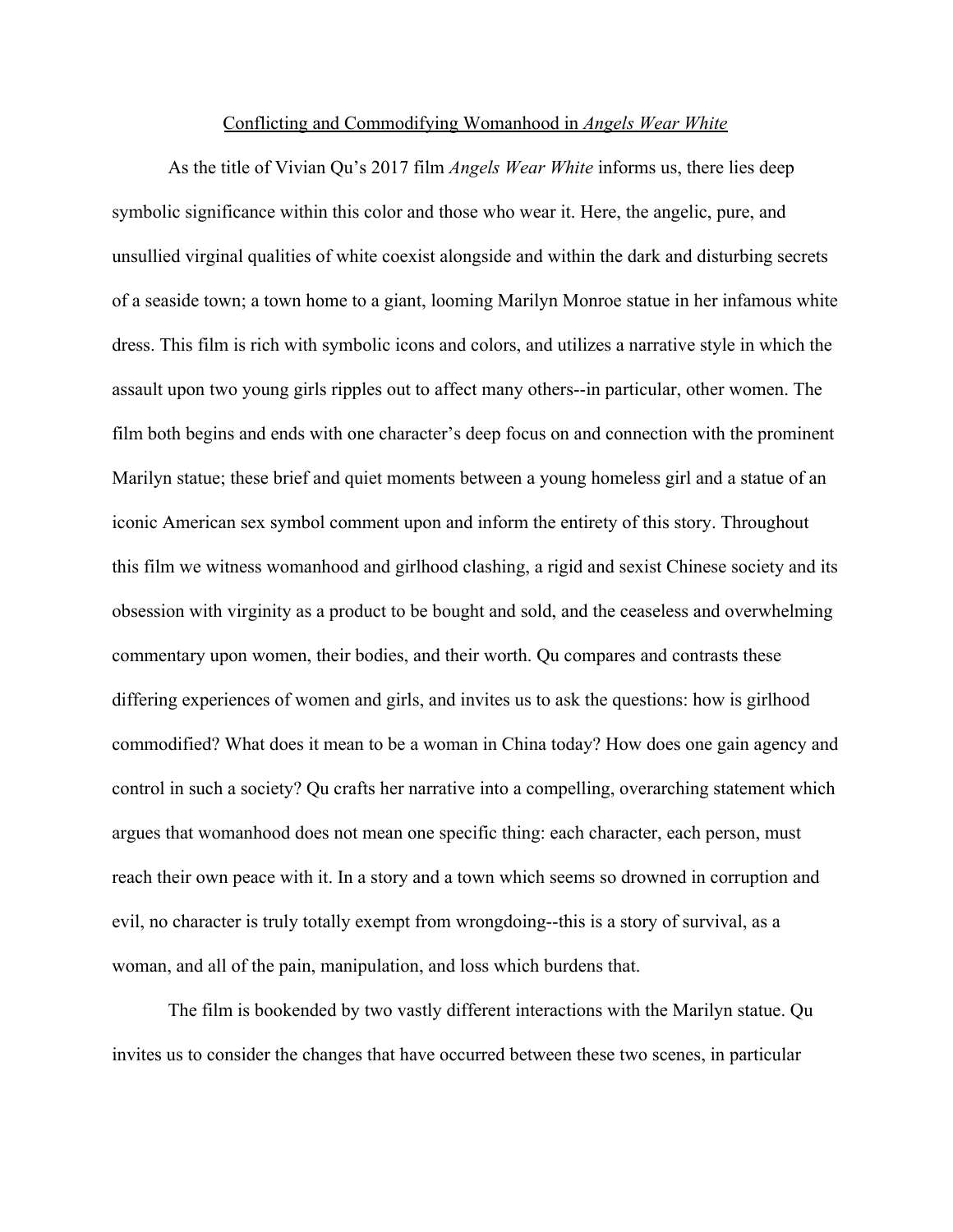what has changed in the way that one of the central characters, Mia, thinks of and looks at this iconic American sex symbol. In the first of these scenes--the opening of the film--Mia approaches the statue and considers it very carefully. Marilyn looms so tall and high above that her face cannot be seen. Mia, almost lovingly, touches the huge toes, their nails painted red. She runs her hands up and down along the cold plaster. This scene is given time and space to breathe by Qu, who effectively pushes us to consider the relationship between these two figures-- before Mia is rudely pushed away by two other girls we will soon come to know. Mia's connection with the statue is clearly personal, but she is not alone in being so entranced-- not only with the symbol and figure of Marilyn Monroe, but with this particular image being represented. Lois Banner characterizes this image as "one of the twentieth century's most famous photographs", and describes Marilyn as "a vision in white: her hair is platinum blonde; she wears a white dress, white underpants...Absorbed in blissful auto-eroticism while holding down her skirt, she both exudes eroticism and transcends it, both poses for the male gaze and escapes it" (Banner  $4$ )<sup>1</sup>. The image of Marilyn depicted in this statue is one which is infamous for its "iconic" nature--yet as Banner describes it, Marilyn's position in simultaneously coexisting within innocent girlish glee and provocative, erotic sex symbol caught in an exposing moment defies a simplistic or singular experience of *viewing* this image. The fascination with this captured picture, as well as with Marilyn's power as a symbol, so often focuses squarely on her power and influence over an imagined heterosexual male figure. Here Qu bucks this and considers how such a powerful and

<sup>1</sup> Banner, Lois W. "The Creature from the Black Lagoon: Marilyn Monroe and Whiteness." *Cinema Journal*, vol. 47, no. 4, 2008, pp. 4–29. *JSTOR*, www.jstor.org/stable/20484410.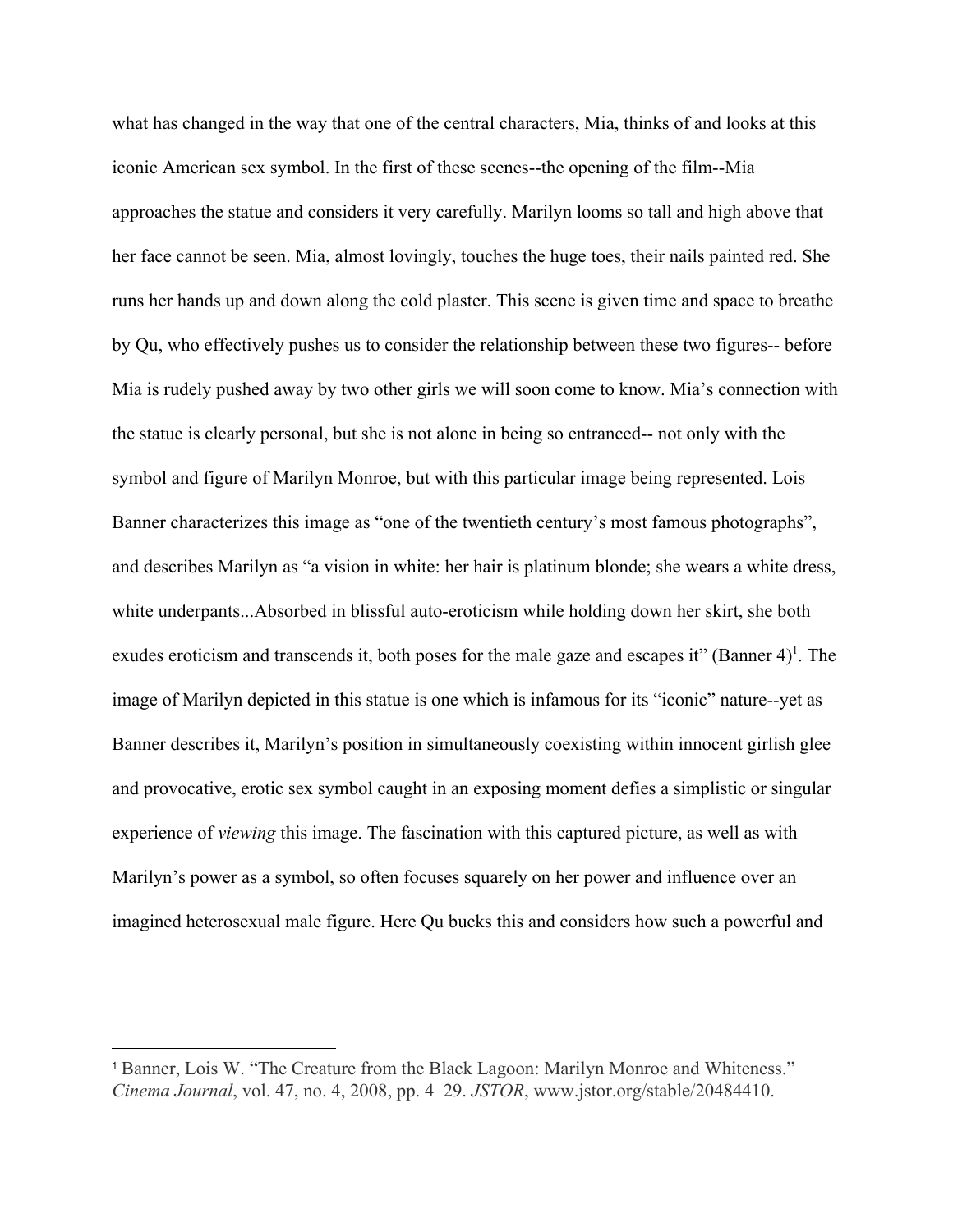influential image, in its many proliferations and reincarnations, could take on a personal and unseen significance to a young girl.

If Marilyn presents us with such a culmination of the idealized qualities of sexuality in a woman, how does a girl in the throes of puberty, homelessness and abuse see her own womanhood reflected? In these moments in which Mia lovingly strokes the statue and examines every inch, is she considering herself in a reflexive manner? These questions of how Mia views herself are further confused by the opening scene's conclusion--in which she takes out her phone and snaps a photo of Marilyn's exposed white underwear. Not only are we prompted to consider how girls are pushed towards their own self-exploitation and presentation toward an expected male audience by seeing themselves represented in this way, Qu demonstrates Mia's reluctance to truly self-examine at this point in the narrative. She takes a step back, more removed, and casually snaps this photo as she is unable to do much else about the presence of the statue or her feelings about this. This moment is mirrored when the sexual assault takes place, and later during medical examinations conducted upon the victims.

In the tense moments in which we watch, via the security cameras with Mia, the schoolgirls unable to keep the older man from forcing his way into their room, Qu crafts a palpable anxiety and uncertainty. The limitations upon the frame itself, and the camera's inability to enter the room or move beyond the view of the cell phone screen as it records greatly heighten these intense feelings of restraint and stress. An awareness of what is most likely happening behind those doors heightens the stress of our growing realization that Mia is not going to save them herself. As during her interaction with the statue, Mia takes out her cell phone and records the forced intrusion. Here, Qu additionally begins prompting us to question,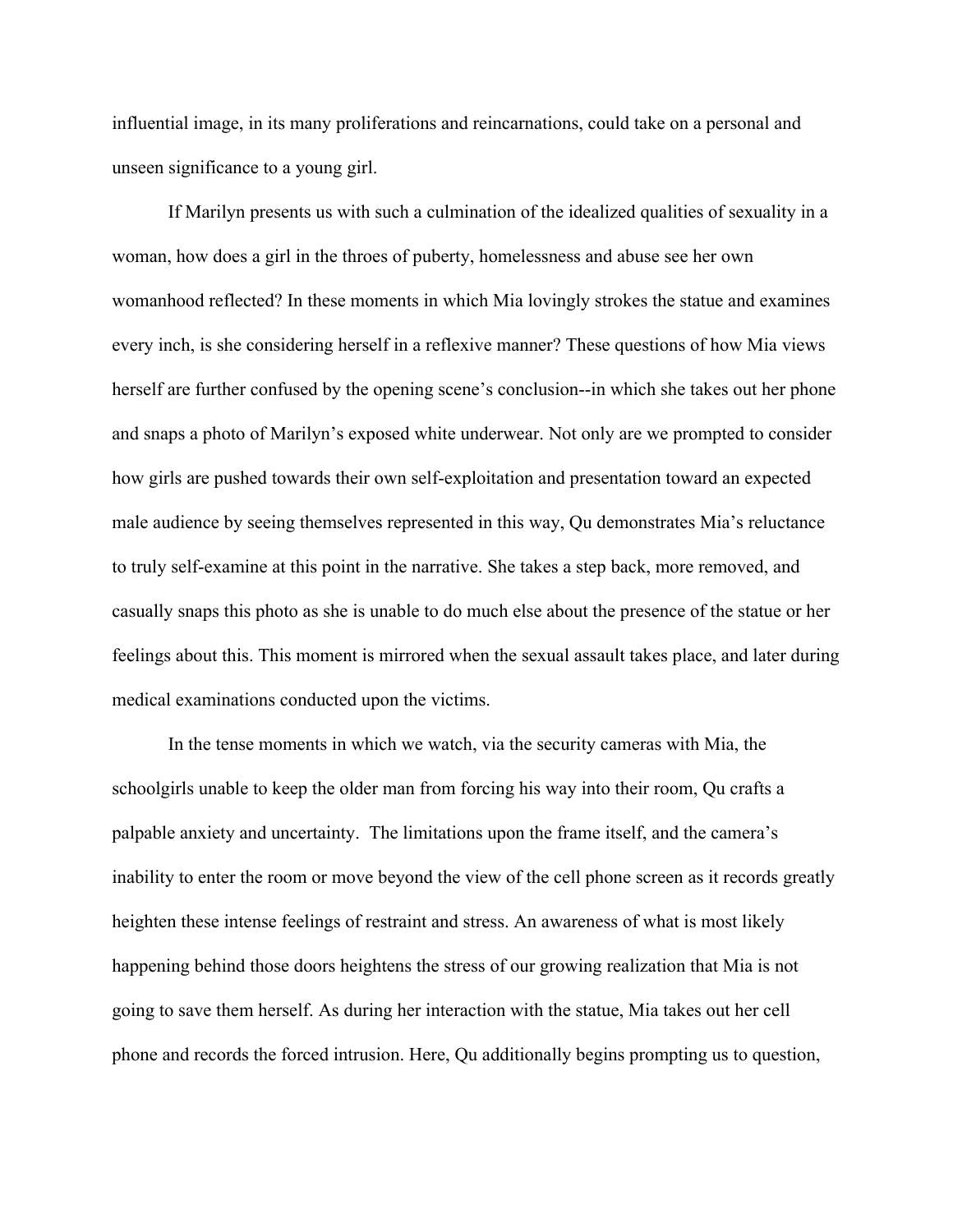as we do many times throughout the film, the ethics of Mia's actions. We soon after see the first interaction between Mia and Lili, the hotel receptionist. Lili is immediately presented as another prominent representation of femininity and womanhood in Mia's life, almost positioned as a big sister to her. Lili wears all pink, nails painted to match, and as she speaks she carefully takes care of them. Revealed behind her long dark hair are a new pair of earrings, which Mia eagerly examines as she similarly does to the statue. Just as this interaction is unfolding, Qu once again places a jarring and unexpected moment in a time of supposed calm and peace. Lili says that the man she was with last night is interested in whether or not Mia is a virgin--and if she is, her virginity could be sold at a high price. Mia appears startled and unsure--just before we cut away. Mia later only reveals details of the events to a lawyer for money. Across these events and interactions between women, Qu consistently applies pressure upon us to consider their ethics within a deeply corrupt and twisted town and larger system. Mia appears cold and callous, and her motivations for keeping the video to herself are not revealed to us. Lili appears in the same light, with a flippant disregard for Mia's feelings and seemingly without thoughts or feelings on the actual prospect of commodifying one's own virginity. The ways in which these characters experience their own femininity and the way Qu utilizes this to make a statement are ultimately demonstrated in two scenes: Lili post hymen-reconstruction surgery, and the lawyer's intense questioning of Mia soon after. Lili, crying in pain after her surgery, says: "I don't want to be reborn as a woman". When the lawyer prompts Mia to consider how she would feel had she been the one assaulted, Mia responds with only: "That kind of thing would never happen to me". The narrative which follows the relationship and parallels between Mia and Lili demonstrates two young women at war with how their femininity is perceived by others and how it is experienced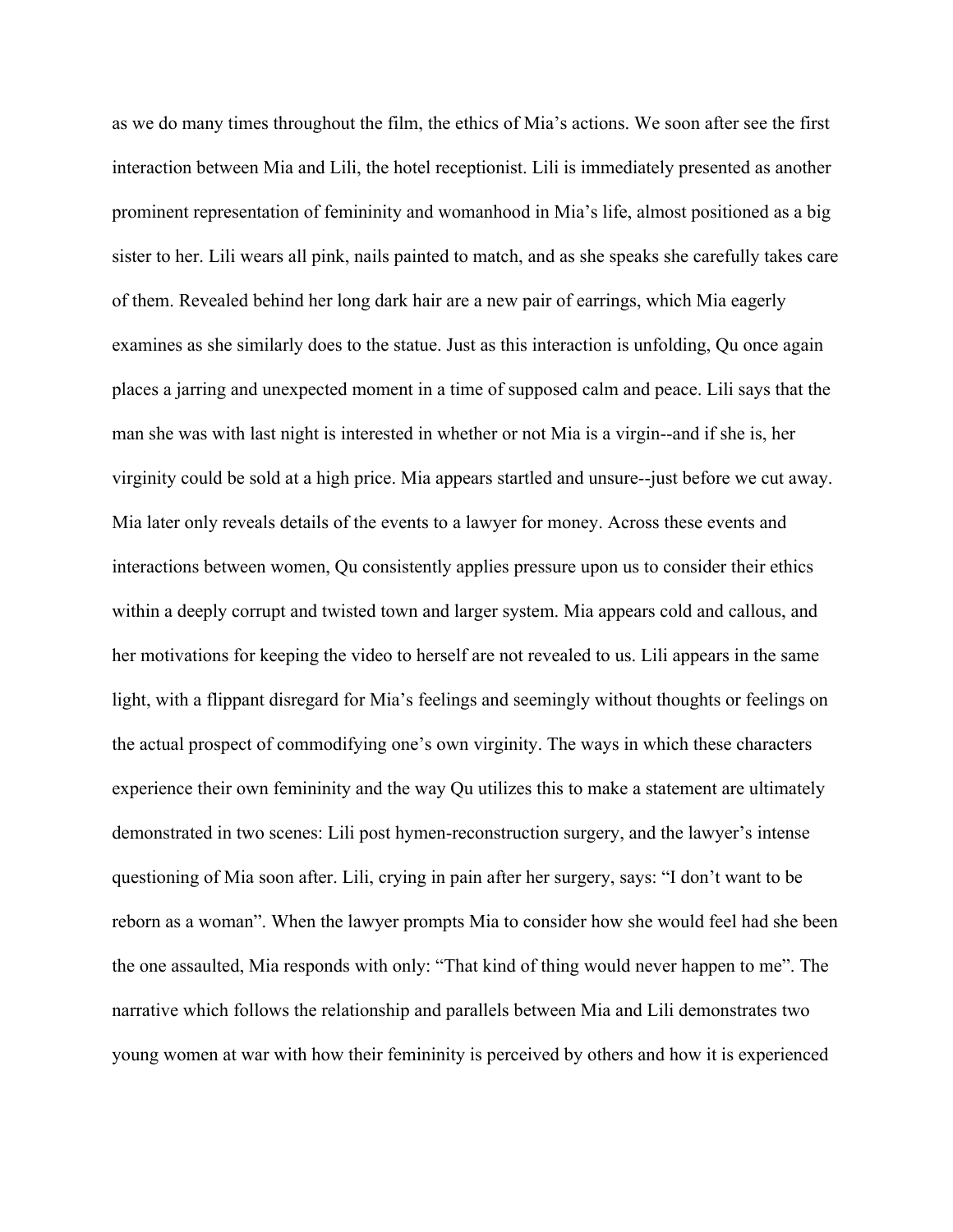personally. Lili embraces a stereotypical femininity, but breaks down from the pressures of maintaining an imposed womanhood from a society which places such great importance on rigid, solid, anatomical *proof* of womanhood. Mia runs away from stereotypical femininity, and attempts to craft a hard and impenetrable exterior, but also breaks from the overwhelming pressure of a society which imposes a womanhood upon her which means vulnerability, weakness, and a lack of agency.

Wen, a victim of the assault, parallels these experiences with one of her own. Just as Mia and Lili experience, Wen's own self-perception clashes harshly with outside perceptions of her. Where once her mother saw an innocent girl, after the assault she sees someone with a manipulative, provocative and sexual power. Wen's mother violently rips dainty dresses out of the closet, screaming repeatedly that she shouldn't be dressed this way. Later, alone, Wen dumps out her makeup into the sink, including a container of red nail polish-- a parallel of Marilyn's outfit and her influence upon our perception of the iconically sexual. Qu frames Wen during a walk on the beach alongside brides in white gowns carried atop horses, brides posing for wedding photos, extravagant, celebratory displays of stereotypical femininity. Wen is often isolated in the frame, such as during her first medical exam, in which her parents scream hate and blame at each other. All the while, Wen sits alone, the weight of this experience upon her quite tangible to us. She travels alone at night through the city, searching out her father's home. Wen is engaged in a constant balance between isolating, confusion childhood and the overwhelming pressures of societally-crafted womanhood. Wen's own personhood is consistently invaded--by doctors, her mother, and strangers who find comfort in placing the blame upon her and what they perceive to be a premature performance of womanhood.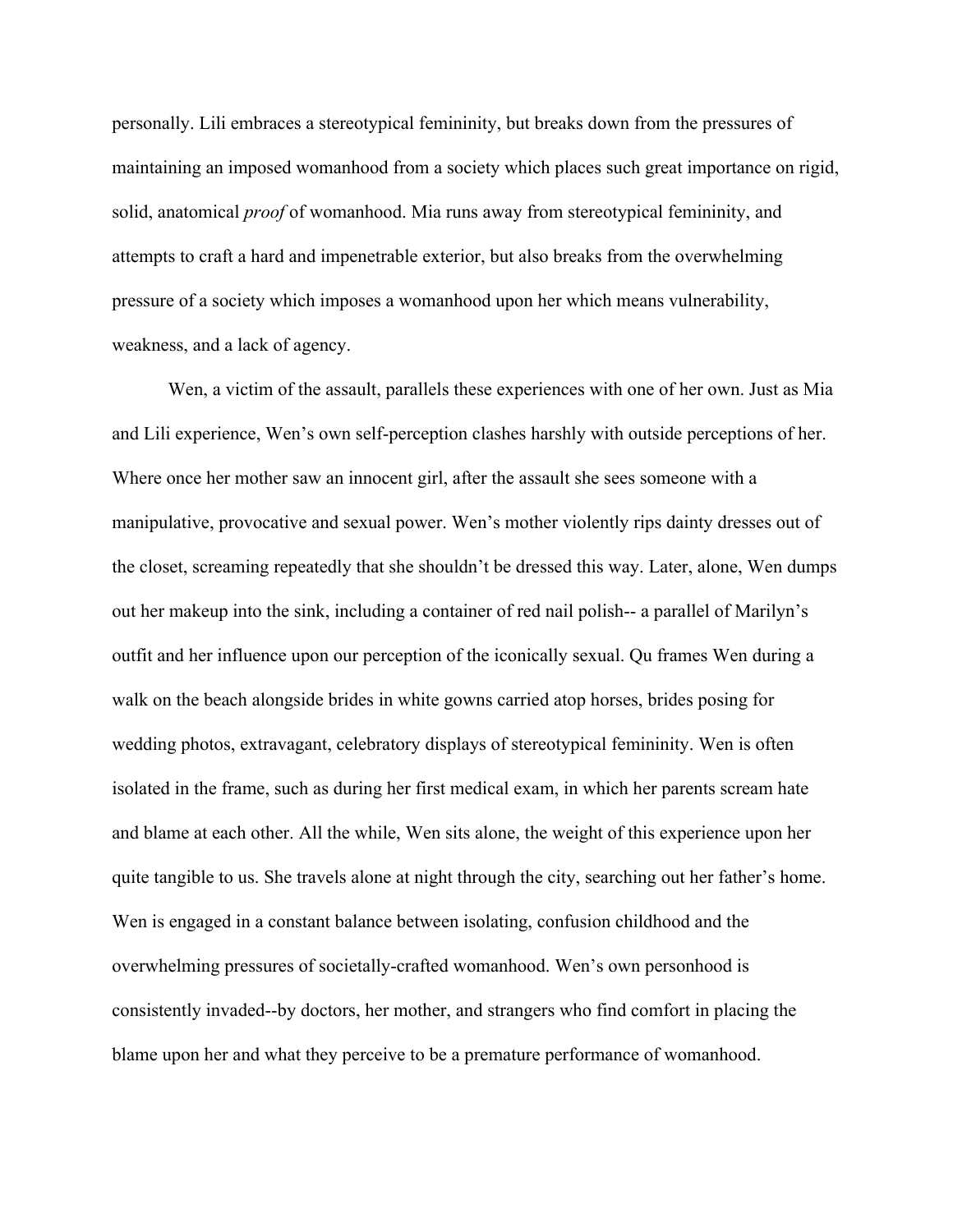This invasion of Wen's private and personal sphere is most viscerally in the sequences in which she is medically examined by doctors. Qu returns frequently to considerations of hymens, and of an acute obsession with seeing physical evidence of virginity, purity, and true womanhood. Lili's agony after her hymen-reconstruction surgery demonstrates to us how much pain can be endured just to regain this physical structure and the symbolic weight that comes with it. In tandem with this, a final scene in which a team of doctors examine Wen and announce to the public that she has *not* been assaulted demonstrates again an obsession with physical evidence as the one, and only, marker of evidence. The emotional states, as well as the verbal statements and accounts of women and girls in this film are of absolutely no importance to the power structures at large. Here again, the Marilyn statue returns to give shape to Qu's statement here: the focal point of this statue is the place which we never see in the original Marilyn photograph, the place which she is attempting to hide in her iconic pose. These tourists, beach goers, the two young girls, and Mia as well stare skyward directly between Marilyn's legs. Mia's photographing of this piece of the statue implies some fascination with what is still hidden, a fascination compelled by this society which places so much importance on the physical markers on women's bodies. Just as these people stare and photograph this piece of Marilyn's statue, the blank stares of the doctors as they supposedly examine Wen reflect, again, a disregard for the personal space and emotional and mental health of these girls. While the primary assault upon the two young girls is shown, Qu mirrors this in the deeply discomforting examination scene. There is no right to consent given to the girls, no agency, no privacy--in this setting of Qu's, anyone and everyone has the right to stare into women's most private places: ultimately, it seems, these pieces of women's bodies don't really belong to the women.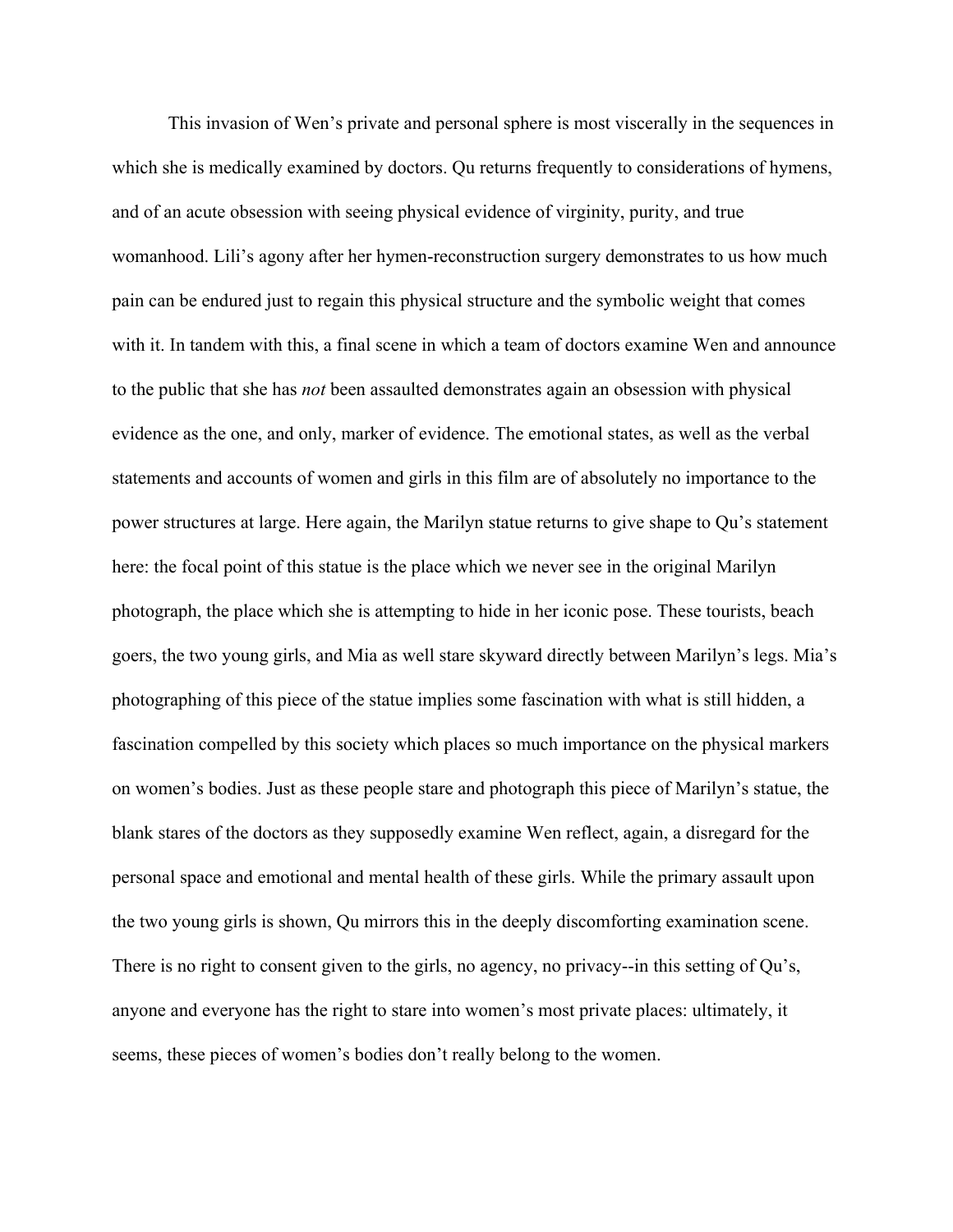In *Angels Wear White*, Qu crafts and contrasts these three women's narratives alongside each other, and effectively demonstrates the ways in which China's culturally and societally-imposed "womanhood" cannot ever truly exist as it is so perfectly crafted. "Inside this web of corruption, women and girls form a community of suffering. The film treats the rape not as an isolated case, but rather as an example of the injustice and exploitation suffered by women of all ages and social classes behind the glossy veneer of seaside attractions, happy tourists, new couples taking romantic pictures on the beach, and a sparkling amusement park" (Chen)<sup>2</sup>. These women are simultaneously expected to maintain perfection, sexuality, innocence, beauty, vulnerability, but the power to reject men who threaten to ruin this within them. As the film ends with Mia's successful escape from selling her virginity and the town which has caused her such pain, the dirtied and abandoned Marilyn statue is taken away alongside her on the highway. We linger here for a long while, taking in all the symbolic significance of Mia in her white dress, in the process of witnessing the ultimate end of a figure of womanhood which she potentially idolized. Qu does not provide us with closure in the stories of the victims, Wen and her classmate, nor are we shown a possible escape or outcome for Lili. Qu does not provide a plan or strategy for combating this sexism, or navigating one's own womanhood and all that this implies. She does provide us with a vulnerable, simple hope of freedom, whatever form that may take, and a presentation of one young woman's experience with idealizing, rejecting, and seeking out womanhood.

Qu's statements in this film are strong, firm and resolute: yet at the same time, she avoids falling into the potential trap of making distinct what womanhood "truly" is. Wen, Mia, Lili, and

<sup>2</sup> Chen, Lux. "Angels Wear White". *Cineaste*. Vol. XLIII, No. 4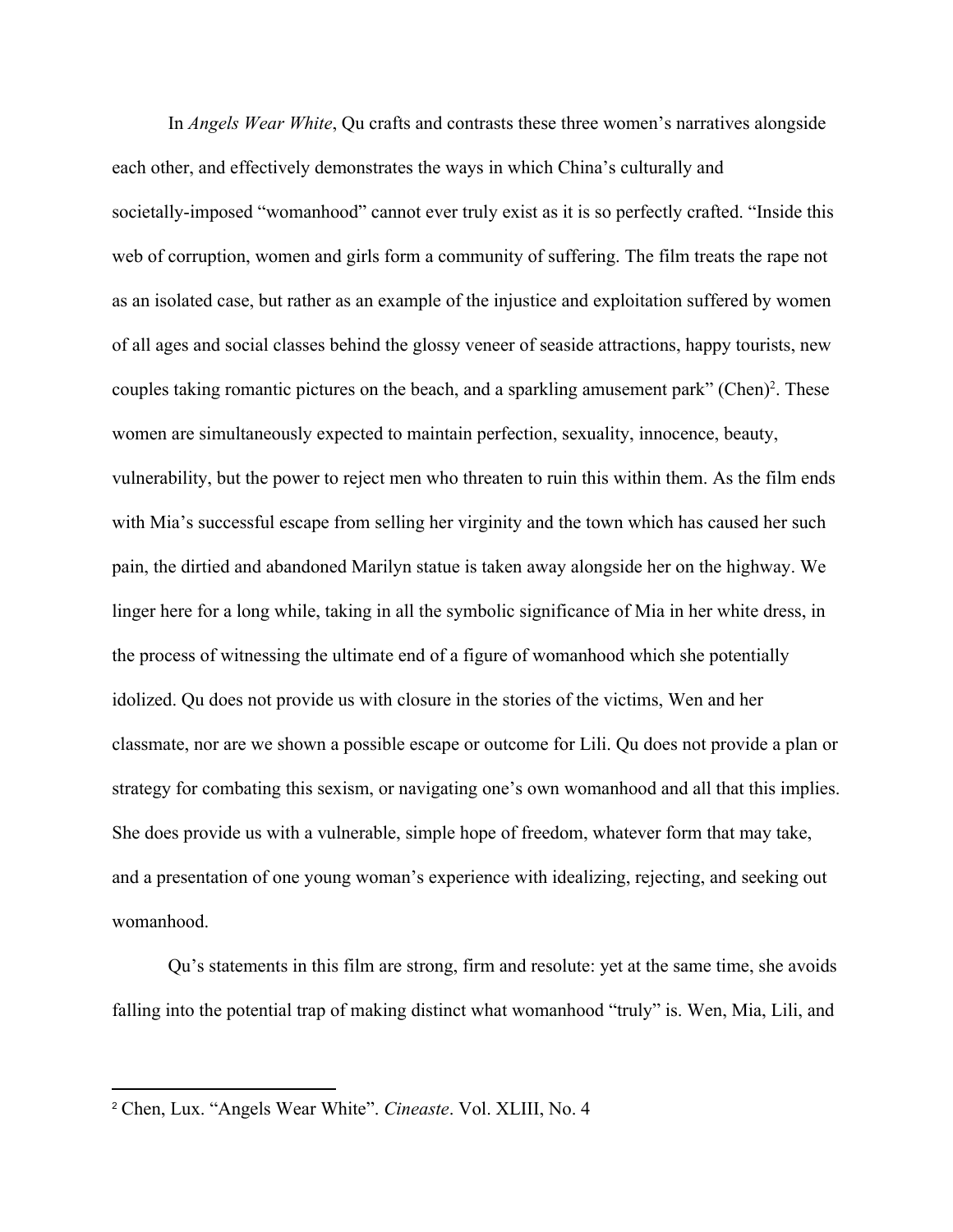many other female characters of this film experience an intense challenging of their views of what womanhood is, should be, and how it applies to themselves and the women around them. Mia considers selling her virginity, Lili attempts to wield her beauty for her benefit, Wen's mother and others place the blame for the assault squarely on her supposed premature weaponizing of womanhood. Qu demonstrates how these women push back against this, can become crushed by it, and how they attempt to escape from it. In a world where we draw distinctions between the good women--the "angels"--and abandon and condemn the rest, Qu reminds us of the absurd, impossible, and repressive nature of forcing many to adhere to one strict and limiting view of what womanhood is and should be.